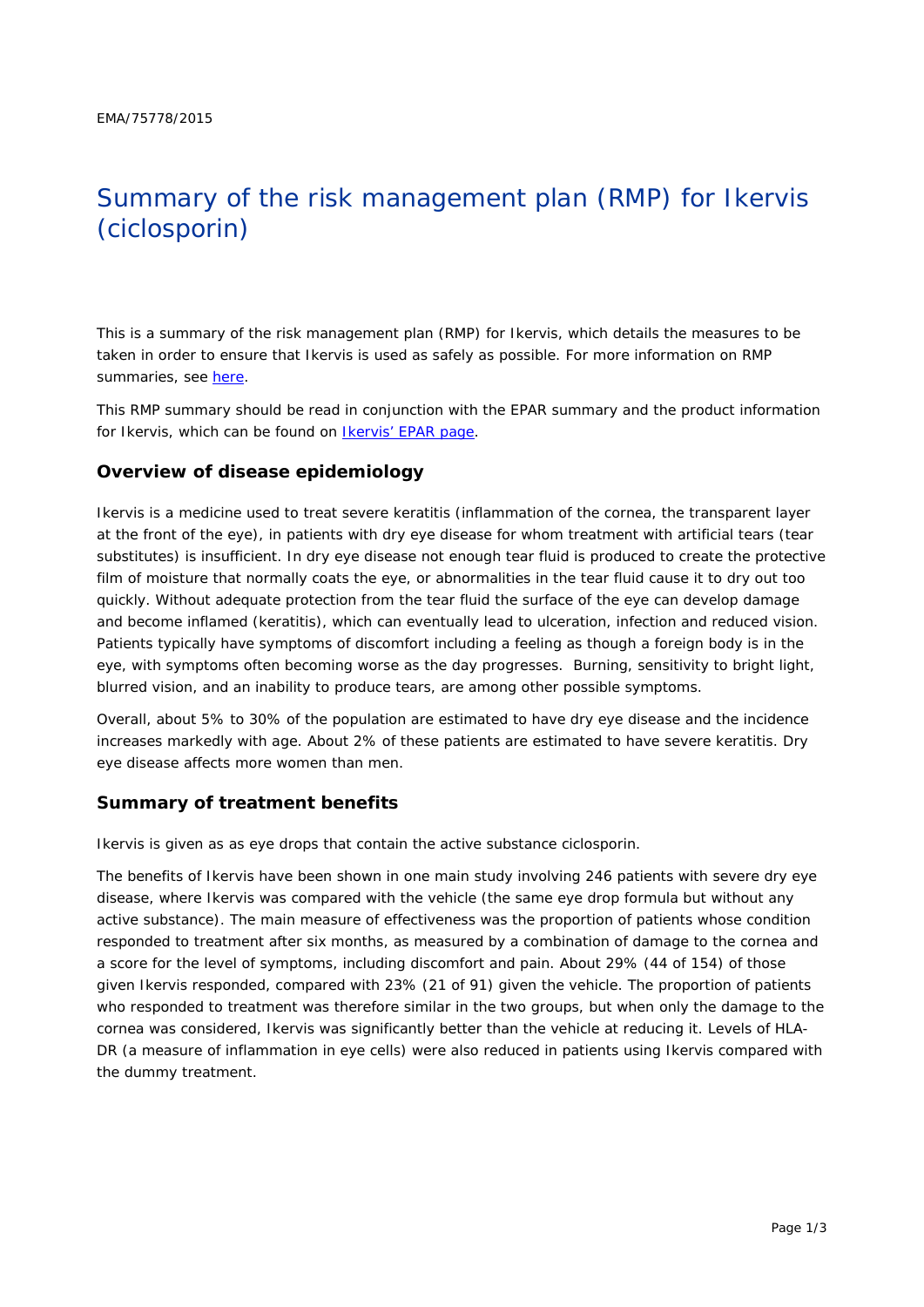## **Unknowns relating to treatment benefits**

In the main and supporting studies virtually all patients were Caucasian, but there is no evidence to suggest that the product will be less effective in non-Caucasian patients. Safety of the medicine has not been investigated in pregnant or breastfeeding women.

### **Summary of safety concerns**

#### *Important identified risks*

None identified.

#### *Important potential risks*

| <b>Risk</b>                                                                             | What is known                                                                                                                                                                                                                                                                                                                                                                                                                                                                                                                                       |
|-----------------------------------------------------------------------------------------|-----------------------------------------------------------------------------------------------------------------------------------------------------------------------------------------------------------------------------------------------------------------------------------------------------------------------------------------------------------------------------------------------------------------------------------------------------------------------------------------------------------------------------------------------------|
| Local abrasion<br>affecting the cornea<br>(corneal<br>decompensation)                   | One case of severe abrasion of the outer layer of the cornea, which resolved<br>without long-term consequences, was reported during Ikervis clinical studies.                                                                                                                                                                                                                                                                                                                                                                                       |
| <b>Medication errors</b>                                                                | The medicine is supplied in single-dose containers sufficient to supply both<br>eyes with the daily dose of one drop. To allow for any spillage each container<br>contains extra volume, corresponding to approximately 10 drops, but only a<br>single drop is supposed to be given.                                                                                                                                                                                                                                                                |
|                                                                                         | There is a potential risk that patients might try to use the remaining liquid for<br>subsequent doses. Because it is no longer guaranteed to be sterile once<br>opened, this could lead to infection. Any unused liquid should be discarded<br>once the dose has been given.                                                                                                                                                                                                                                                                        |
| Use for non-approved<br>conditions or patient<br>groups (off-label use)                 | There is a potential risk that Ikervis may be used by doctors for eye conditions<br>in which it is not authorised or in non-authorised patient groups such as<br>children. Ikervis is only recommended for use in adult patients with dry eye<br>disease being treated for severe keratitis that does not improve despite<br>treatment with tear substitutes. Use in other populations with a different eye<br>disease or in children has not been investigated and so the safety and<br>effectiveness of the medicine in these cases is not known. |
| Allergy                                                                                 | Allergic (hypersensitivity) reactions could occur after application of Ikervis in<br>patients who are allergic to ciclosporin or any of the other ingredients. These<br>could potentially be severe or even life threatening. Although this has not<br>occurred so far in studies with Ikervis it is considered a potential risk.                                                                                                                                                                                                                   |
| Development/<br>worsening of eye<br>infection                                           | Ciclosporin belongs to a group of medicines known as immunosuppressive<br>agents (agents that suppress or reduce the strength of the immune system,<br>the body's natural defences). There is therefore a potential risk that it could<br>encourage or worsen eye infections. Ikervis must not be given to patients with<br>known or suspected eye infection.                                                                                                                                                                                       |
| Cancer of the eye or<br>skin around the eye<br>(periocular skin<br>cancer, conjunctival | Ciclosporin belongs to a group of medicines known as immunosuppressive<br>agents (agents that suppress or reduce the strength of the immune system,<br>the body's natural defences). There is therefore a potential risk that cancers<br>could develop in or around the eye. Although the potential risk is considered                                                                                                                                                                                                                              |